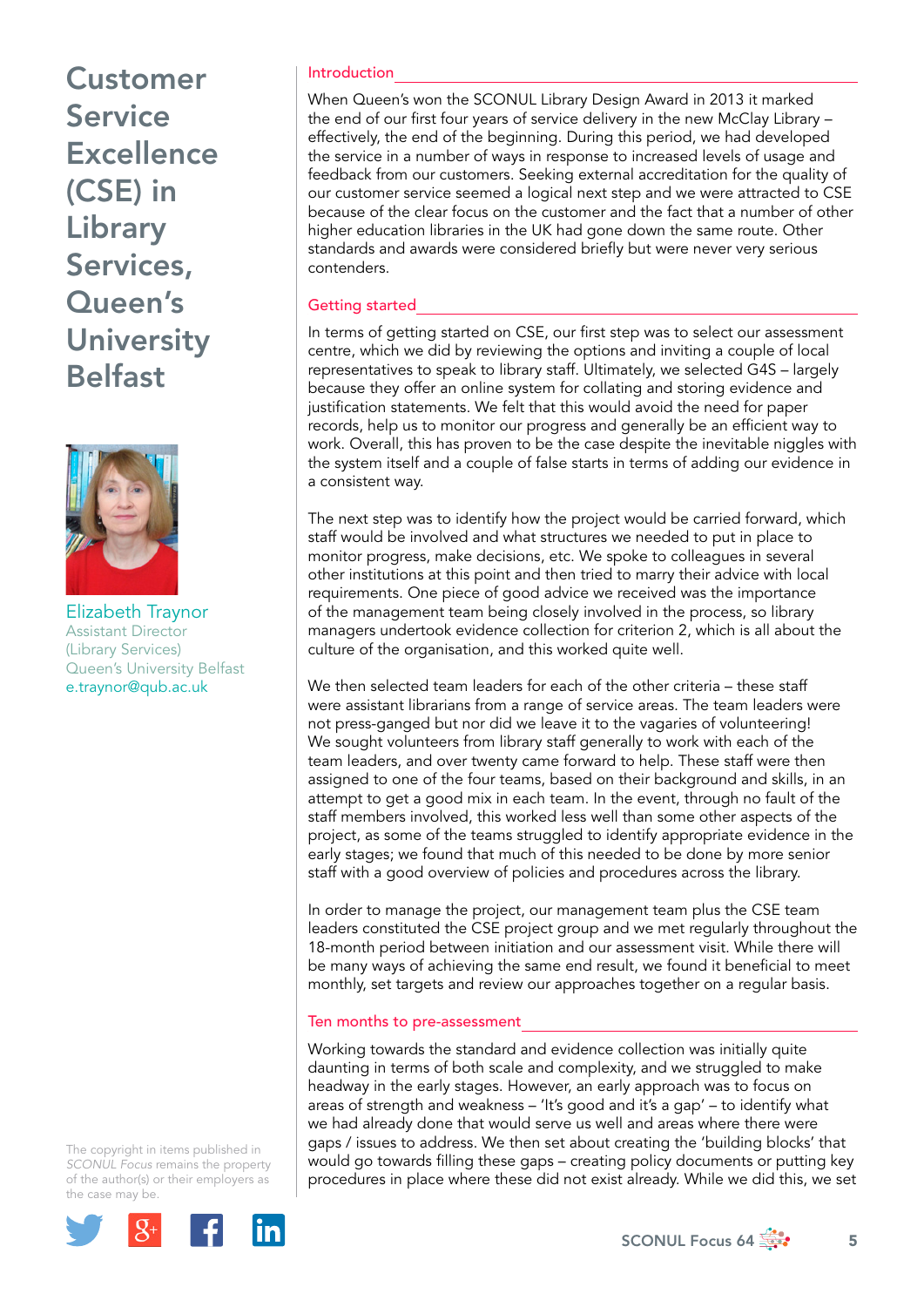# Customer Service **Excellence** (CSE) in Library Services, Queen's **University** Belfast

actual evidence collection aside. This worked well as we could see the progress we were making and the gap areas diminishing. During the 10-month period leading up to our pre-assessment in summer 2014, we

- produced a 'mission statement' and 'values' document to demonstrate how our service focuses on the needs of the customer;
- produced a comprehensive 'communication strategy' addressing all forms of interaction with our customers;
- formalised our feedback and complaints procedures and made them more accessible;
- carried out a number of surveys;
- created a CSE website to handle feedback from both customers and library staff and as a vehicle for managing the relevant policy documents and making them available to everyone;
- began using some new consultation methods such as 'customer journey mapping' (CJM) which is a way of capturing every aspect of the customer's experience of using our service, including the emotional responses provoked. This helps us to identify weaknesses in the service and take remedial action.
- created an electronic staff handbook to make sure that staff have ready access to all the support and policy documents we have produced;
- arranged customer service training for front-line staff to help them to deal with difficult situations.

## Pre-assessment to full assessment (eight months)

By summer 2014, after working towards the standard for 9–10 months, we went forward for pre-assessment in the optimistic belief that we were pretty close to meeting the requirements in most areas. However, the pre-assessment proved to be a rather dispiriting exercise as we realised that we had not really interpreted criterion 4 and criterion 5 correctly. Both rely very heavily on having appropriate standards of service in place as well as robust monitoring and benchmarking systems for each. While we already had standards of service, there were critical areas such as 'satisfaction' where we had no specific standard and had not measured our performance in any scientific way before – relying instead on the NSS and other institutional satisfaction surveys. While we carried out regular consultation exercises, these tended to be closely focused on what we might or might not do to develop a particular service as opposed to satisfaction with the library and whether users found staff friendly, helpful and knowledgeable or not. While we had many examples of ad hoc praise for staff from library users, we did not ask customers regularly about levels of satisfaction and so had no real data to present here.

In the subsequent eight-month period prior to our full assessment in March 2015, we

- produced new standards of service in consultation with our customers, set up procedures to measure our performance against each of these on a regular basis and published the outcomes on our website for the first time;
- carried out a customer satisfaction survey which we plan to repeat annually to monitor ongoing performance.

We also completed evidence gathering. The pre-assessment, while rather disheartening, did crystallise our understanding of the CSE standard and we embarked on the latter stages of evidence gathering with a much clearer picture of what is required.

The copyright in items published in *SCONUL Focus* remains the property of the author(s) or their employers as the case m[ay be.](http://plus.google.com/share?url=http://www.sconul.ac.uk/page/focus-64)